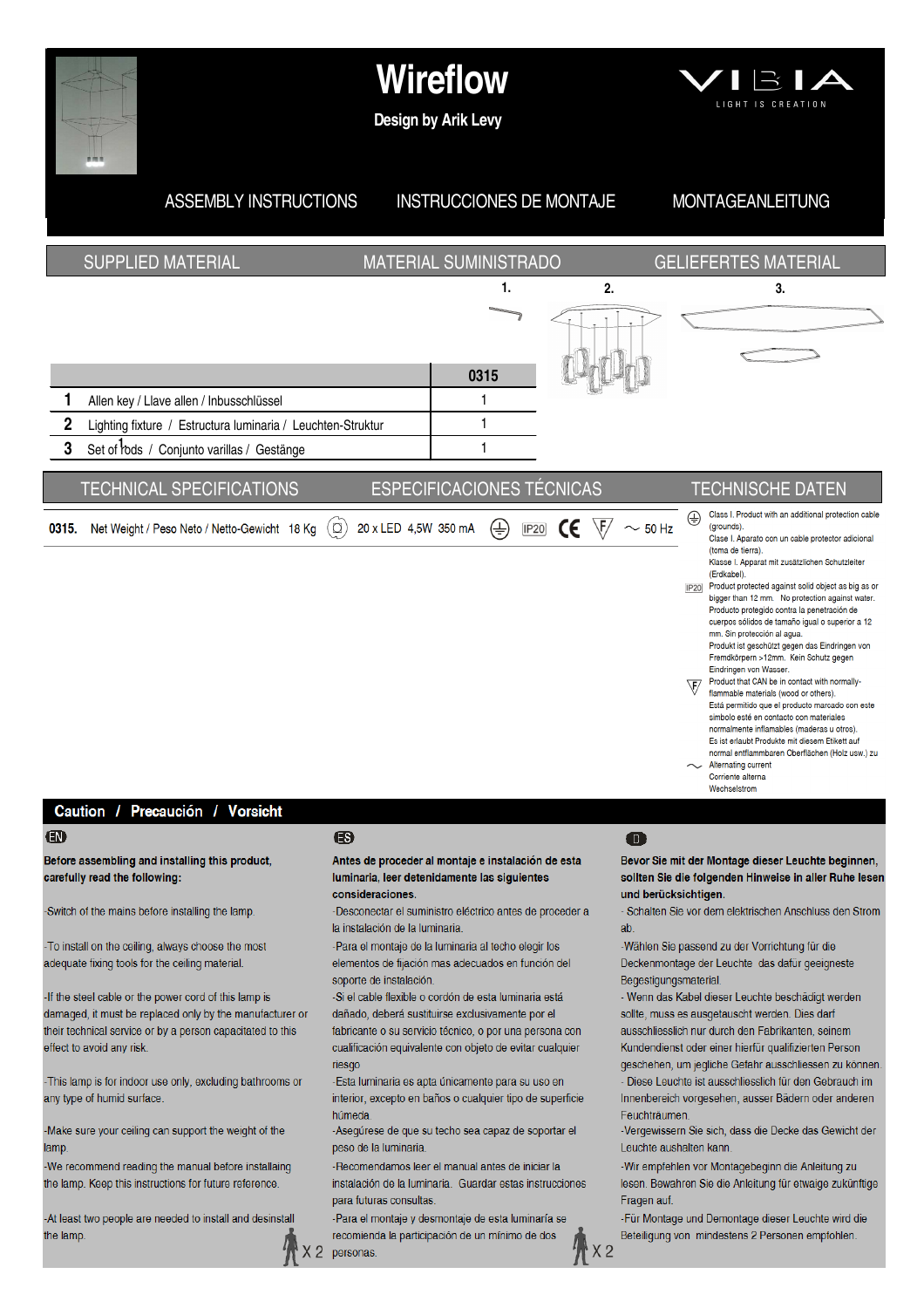

唐图图画

ã

明明的。

Ġ

# EN

### **IMPORTANT NOTICE: Switch off the mains before installing the lamp.**

**1.** Pull on the plate (A) to free it from the magnets.

**2.** After running the electric cable from your power supply through the opening, fix the box (B) to the ceiling with suitable screws and plugs (not supplied).

IMPORTANT: Fix the box (B) so that the light fitting points the right way. It has slots so that once it has been hung and before tightening the fixing screws it can be adjusted to face in the desired direction.

# ES

## **IMPORTANTE:**

### **Desconectar el suministro eléctrico antes de realizar la instalación de la luminaria.**

**1.** Estirar de la placa (A) para desengancharla de los imanes.

**2.** Después de pasar el cable eléctrico de su instalación por el orificio, fijar la caja (B) al techo con los tornillos y tacos mas adecuados (no suministrados).

IMPORTANTE: Fije la caja (B) de forma que quede la luminaria orientada según desee. Dispone de unos colisos para que, una vez montado y antes de apretar los tornillos de fijación, lo pueda acabar de orientar hacia la dirección elegida.

# D

**WICHTIG:**

**Schalten Sie den Strom ab. bevor Sie die Leuchtenmontage realisieren.** 

**1.** Die Baldachinplatte (A) abnehmen und die Magnete lösen.

**2.** Führen Sie das Stromkabel durch die Öffnung und befestigen Sie den Baldachinkasten (B mit passenden (nicht im Lieferumfang enthaltenen) Schrauben und Dübeln an der Decke.

WICHTIG: Befestigen Sie den Baldachinkasten (B) so, dass die Leuchte wie gewünscht ausgerichtet ist. Durch die existierenden Langlöcher kann der montierte Baldachin vor dem Festziehen der Schrauben in die gewünschte Richtung gebracht werden.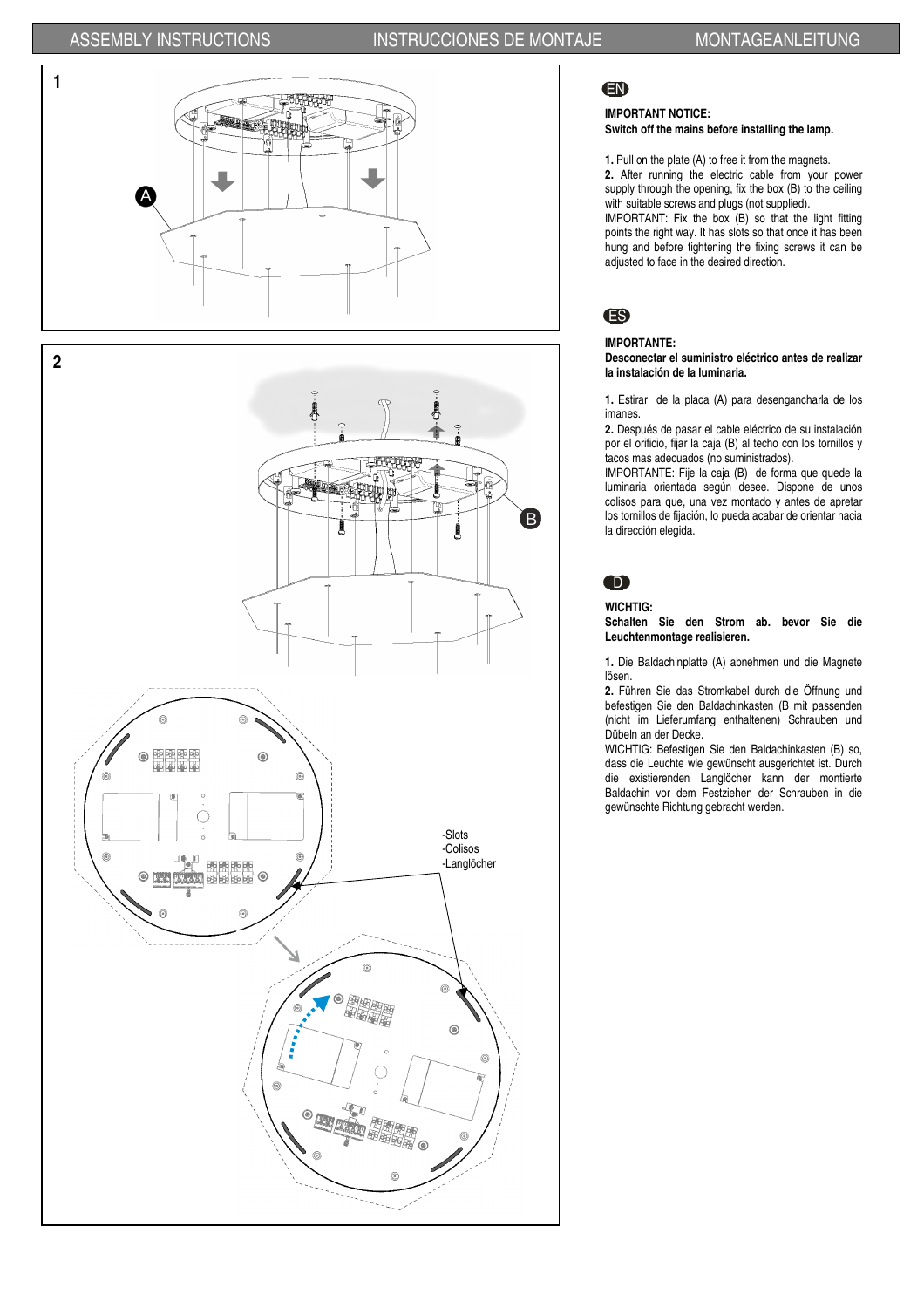

## EN

**3.** After running the cable through the pullout protection (C), connect the light fitting to the mains power supply at the terminal block (D) as follows:

Dimmable with the DALI system: Connect terminal **L**, **N**, **T/T**, while connecting the DALI control digital signal lines at terminals **1** and **2** (see diagram X).

Dimmable 1-10V: Connect terminal **N** and **T/T** at the terminals as shown, while connecting the line running through the dimmer in your installation at terminal **L**. Terminals **1** and **2** are not used. Connect the electronic control signal lines at the terminals shown (see diagram Y).

Adjustable with a switch: Connect terminal **L**, **N** and **T/T** at the terminals as shown. Terminals **1** and **2** are not used.

At the terminal shown on the second terminal block connect the additional line leading to the switch in your installation (see diagram Z).

Non-dimmable: Connect **N** and **T/T** at the terminals as shown, while connecting the line running through the switch in your installation at terminal **L**, leaving terminals **1** and **2** unused (see diagram W).

### **VERY IMPORTANT:**

Once the light fitting has been connected and switched on, if you change to a different dimming system this could cause operating problems. In these cases you need to perform a **RESET** on the driver or drivers fitted. Please consult VIBIA.

## ES

**3.** Después de pasar el cable por la pieza anti-tirones (C), efectuar la conexión de la luminaria a la red eléctrica en el bloque de conexión (D) de la siguiente manera:

Regulable con sistema DALI: Conectar polo **L**, **N**, **T/T**, mientras que en los polos **1** y **2** conectar las líneas de señal digital de control DALI. (Ver Diagrama X).

Regulable 1-10V: Conectar polo **N** y **T/T** en los polos según se indica, mientras que en el polo **L** conectar la línea que pasa por el regulador de su instalación. Los polos **1** y **2** no se utilizan. En los polos indicados de la segunda regleta conectar las líneas de señal de control electrónico. (Ver Diagrama Y).

Regulable con pulsador: Conectar polo **L**, **N** y **T/T** en los polos según se indica. Los polos **1** y **2** no se utilizan.

En el polo indicado de la segunda regleta conectar la línea adicional que pasa por el pulsador de su instalación. (Ver Diagrama Z).

Sin regulación: Conectar **N** y **T/T** en los polos según se indica, mientras que en el polo **L** conectar la línea que pasa por el interruptor de su instalación, quedando los polos **1** y **2** sin utilizar. (Ver Diagrama W).

### **MUY IMPORTANTE:**

Una vez la luminaria se ha conectado y encendido, si se cambia a otro sistema de regulación puede dar problemas funcionales. En estos casos se necesita hacer un **RESET** sobre el o los drivers montados. Consultar con VIBIA.

## D

**3.** Führen Sie das Kabel nun durch die Zugentlastung (C) und schließen Sie anschließend die Leuchte wie folgt beschrieben im Anschlussblock (D) an das Stromnetz an:

Mit DALI-System dimmbar: Führen Sie an Pol **L**, **N**, **T/T** den Anschluss durch, während Sie die Pole **1** und **2** an die Leitungen anschließen, die zur digitalen DALI-Kontrolle führen. (S. Anschluss-Schema X).

Dimmbar 1-10V: Schließen Sie Pol **N** und **TT** wie angezeigt an die Pole an, während Sie an Pol **L** die durch den Dimmer verlaufende Leitung anschließen. Die Pole **1** und **2** werden nicht benutzt. An den gekennzeichneten Polen der zweiten Klemmleiste die Leitungen anschließen, die zu den Kontrollleuchten führen (s. Anschluss-Schema Y). Dimmbar mit Tastenregulierung: Schließen Sie Pol **L**, **N** und **T/T** an den entsprechend angezeigten Polen an. Die Pole **1** und **2** werden nicht benutzt.

An dem gekennzeichneten Pol der zweiten Klemmleiste die Zusatzleitung für die Tastenregulierung Ihrer Installation anschließen. (S. Anschlussschema Z).

Ohne Dimmer: Schließen Sie **N** und **TT** wie angezeigt an die Pole an, während Sie an den **L**-Pol die durch den Schalter verlaufende Leitung anschließen. Die Pole **1** und **2** werden nicht benutzt. (S. Anschlussschema W).

### **SEHR WICHTIG:**

Ist die Lampe erst einmal angeschlossen und eingeschaltet, kann ein Wechsel des Dimmsystems zu Funktionsproblemen führen. In diesen Fällen muss am montierten Treiber (oder Treibern) ein **RESET** durchgeführt werden. Fragen Sie bei VIBIA nach.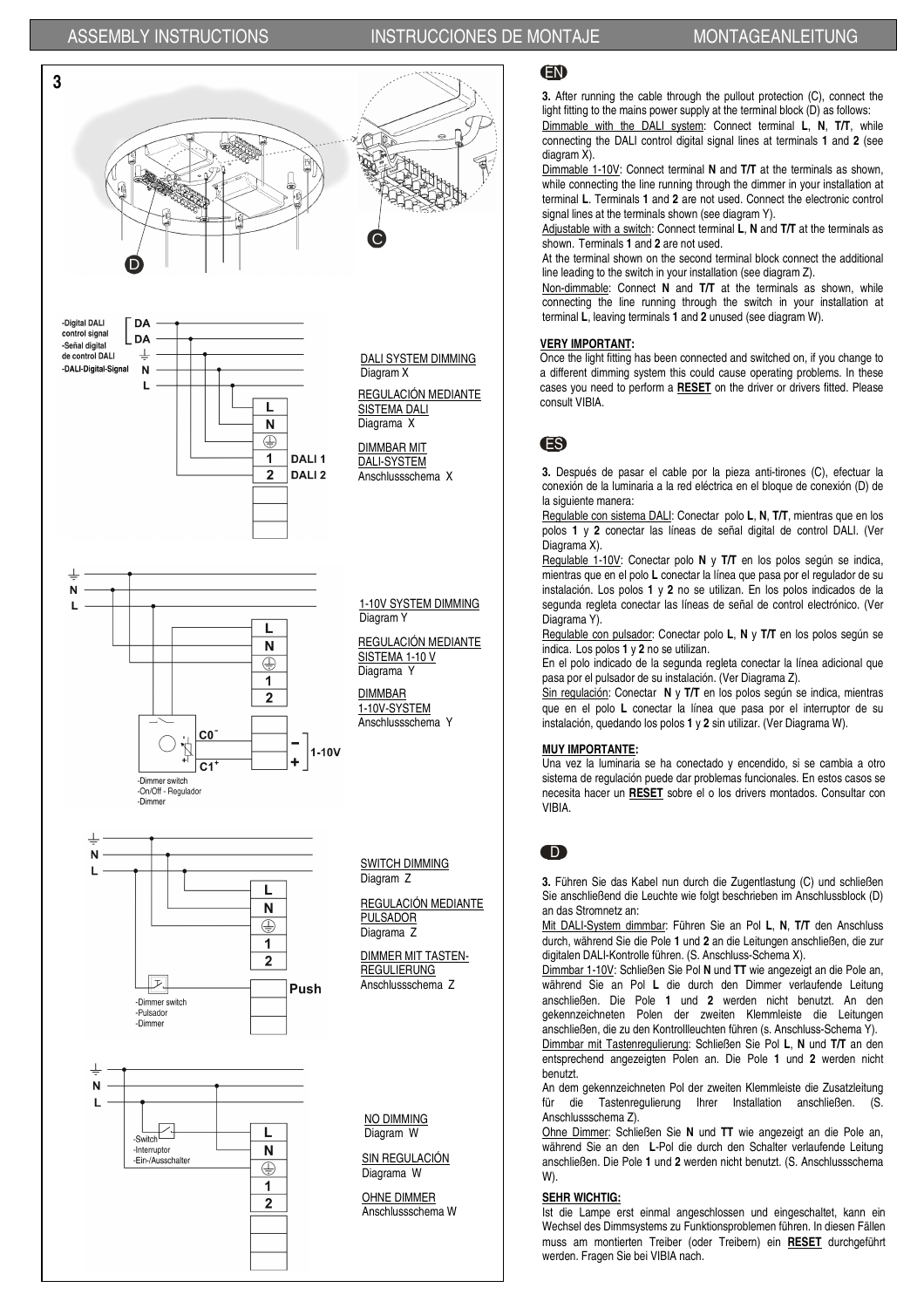

## EN

## **4.** Replace the plate (A).

**5.** Each of the spotlights is wrapped up. Remove the outer plastic bags and unroll the cable.

Do not remove the protective profile (E).

### FITTING THE RODS

**6.** The rods are secured by the pieces (F) fitted to the cable. They leave the factory adjusted to the correct height.

First, insert the piece (F) in the hook on the rod and then turn it 90º to secure it.

IMPORTANT: The hooks on the rod must be located at the top, not at the bottom; see detail S.

## ES

**4.** Volver a montar la placa (A).

**5.** Cada uno de los focos viene embolsado. Retirar las bolsas de plástico exterior y desenrollar el cable. No retirar el perfil de protección (E).

### PARA MONTAR LAS VARILLAS

**6.** Las varillas se sujetan mediante las piezas (F) montadas en el cable. Vienen ajustadas de fábrica a la altura adecuada. Primero, insertar la pieza (F) en el gancho de la varilla y segundo realizar un giro de 90° para su correcta fijación.

IMPORTANTE: Los ganchos de la varilla deben quedar colocados en la parte superior, no en la inferior, ver Detalle S.

## $\bullet$

**4.** Bringen Sie die Baldachinplatte (A) wieder an.

**5.** Jeder Strahler ist einzeln verpackt. Entfernen Sie die äußere Verpackung und wickeln Sie das Kabel auf. Nicht die Schutztasche (E) entfernen.

### MONTAGE DER GESTÄNGE

**6.** Die Stäbe werden mit den Montageteilen (F) am Kabel befestigt. Sie sind ab Werk in einer angemessenen Höhe eingestellt. Das Montageteil (F) zuerst in den Haken am Stab einsetzen und zu seiner richtigen Befestigung anschließend um 90º drehen. WICHTIG: Die Haken müssen sich am oberen Teil des Gestänges befinden, nicht am unteren, s. Detailskizze S.